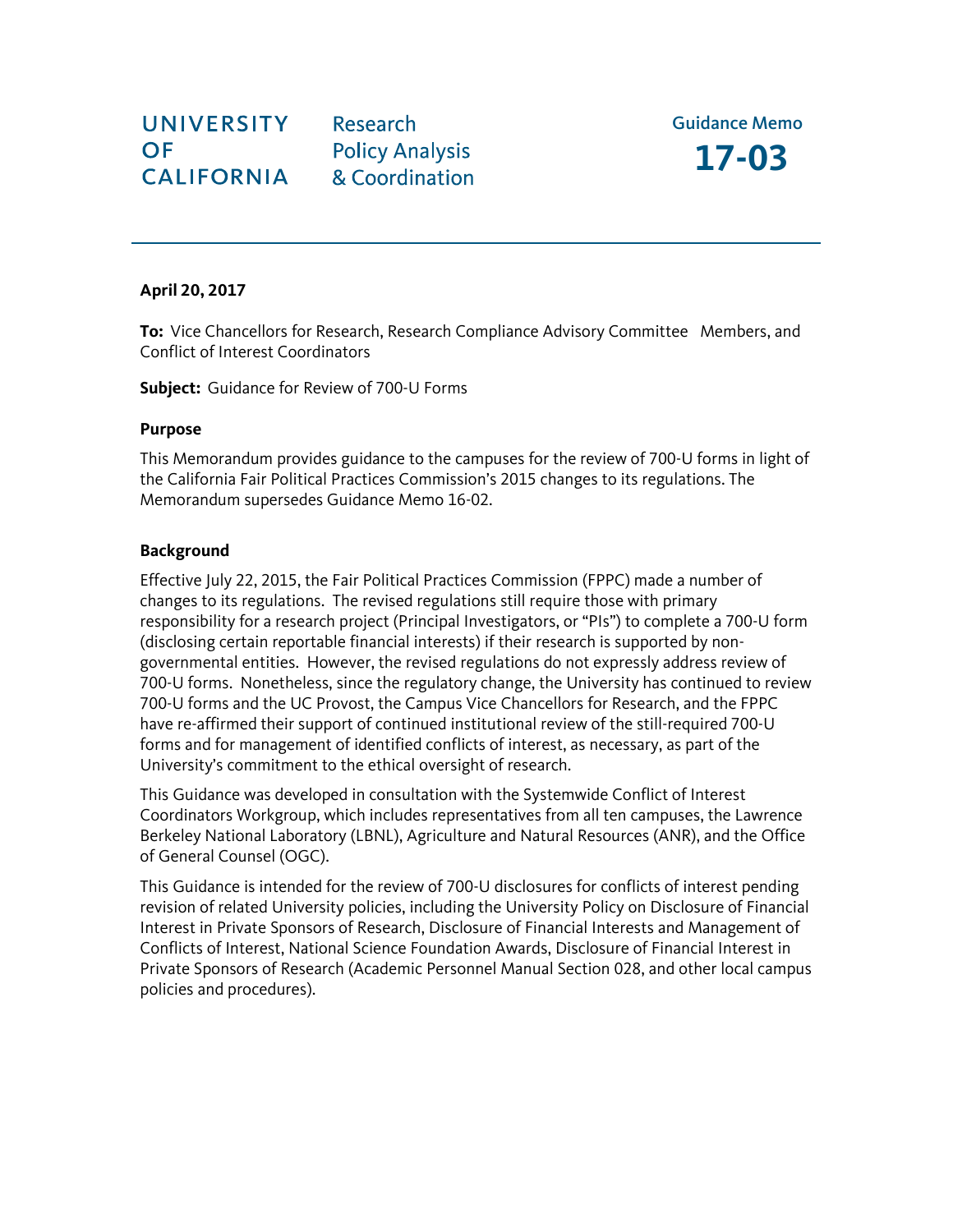Guidance Memo 17-03 April 20, 2017 Page 2

# **Responsibilities and Authority**

1. Chancellors, Lawrence Berkeley National Laboratory (LBNL) Director, and ANR Vice President

Each UC campus, LBNL, and ANR ("Campus") is responsible for implementing this Guidance locally and developing procedures for conducting independent substantive review consistent with this Guidance. Each Chancellor, the LBNL Director and the ANR Vice President (or a designee to whom they delegate their authority in this area) is responsible for designating a campus official (Designated Campus Reviewer, or "DCR") to receive 700-U forms. Subject to the requirements of this Guidance, each Campus may determine how independent substantive reviews of positive disclosures on 700-U forms shall be conducted.

2. Designated Campus Reviewers (DCRs)and Independent Substantive Review Committees ("ISRCs")

DCRs and ISRCs are responsible, per local campus policies and procedures, for reviewing substantively the subject matter of the proposed research and assessing the Principal Investigator's disclosed financial interest(s). In addition, they are responsible for communicating their assessment to the Chancellor, LBNL Director, or Vice President of ANR (or designee) along with a recommendation of whether support for research in the form of a contract, grant, Material Transfer Agreement or gift should be accepted and, if so, whether any modifications or conditions are required to manage identified conflicts of interest. Per local campus policies and procedures, campus Conflict of interest staff may serve as DCRs so long as they have sufficient education, training, or experience to conduct the review.

3. Principal Investigators

Principal Investigators are responsible for complying with this Guidance, includin[g the](http://www.fppc.ca.gov/Form700.html)  [FPPC requirement to file 700-U forms](http://www.fppc.ca.gov/Form700.html) for research supported by non-governmental entities, and the policies and/or procedures adopted by their Campus to implement this Guidance.

#### **Systemwide Substantive Review Requirements**

- 1. When a 700-U form indicates that a Principal Investigator (PI) has no reportable financial interests (negative disclosure), no further review is required.
- 2. When a 700-U form indicates that a reportable financial interest exists (positive disclosure), a DCR must perform a substantive review or assess whether further review by the campus ISRC is required in accordance with this Guidance and the Campus policies and/or procedures.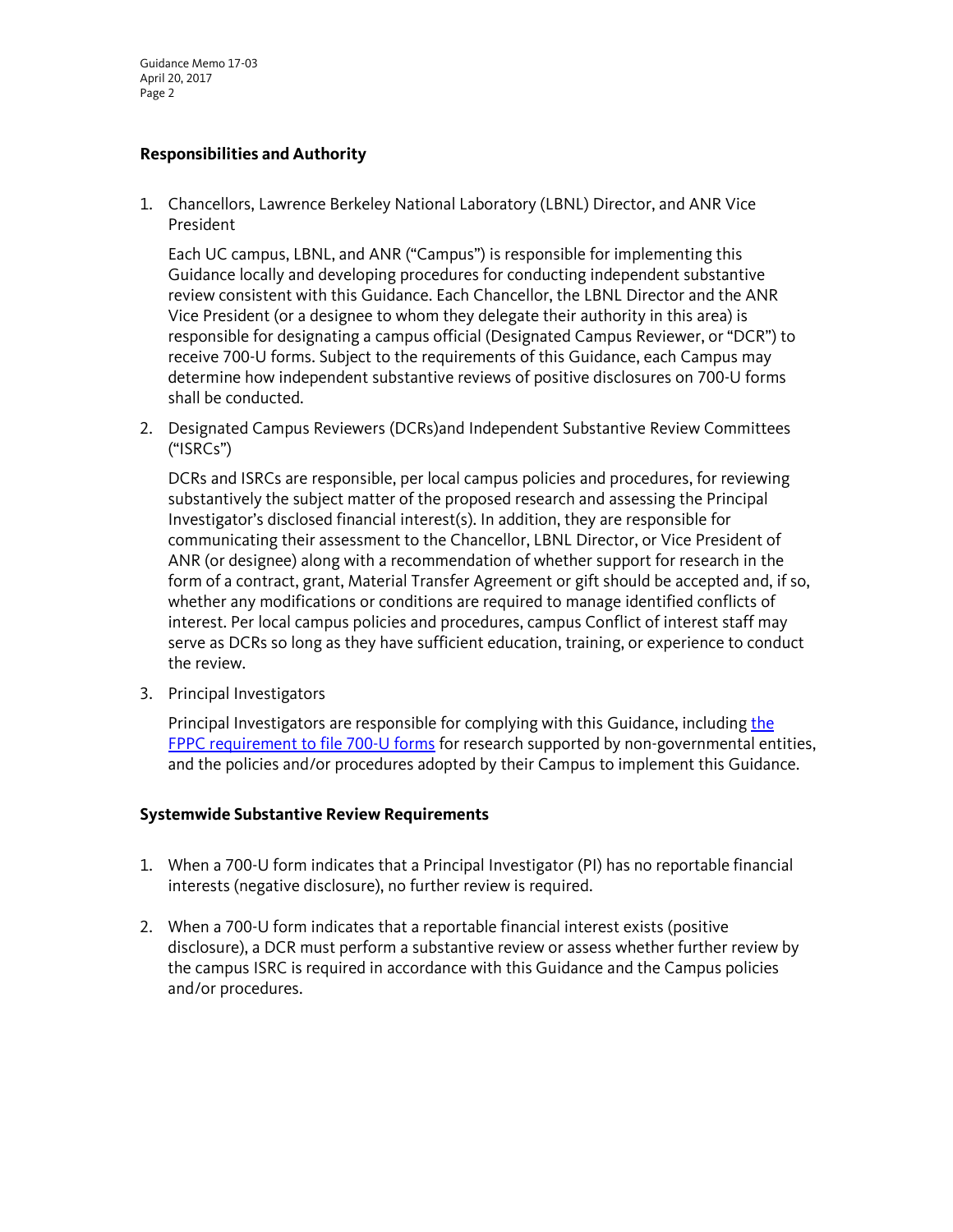- 3. If, during the DCR's review, any of the following circumstances are determined to exist, the campus ISRCs *shall* perform a substantive review of a 700-U form to identify conflicts of interests that must be managed, reduced or eliminated before the acceptance of a contract, grant, material transfer agreement or gift:
	- The PI has received income, gifts, loans, or travel reimbursement from the sponsor that, alone or when aggregated, equals or exceeds \$10,000 during the previous twelve months.
	- The PI holds an equity interest in the sponsor that equals or exceeds \$10,000.
	- The PI holds a position as director, officer, partner, trustee, employee, or any position of management with the sponsor.
- 4. In addition to the above-described mandatory substantive review, each Campus *may* adopt local procedures and practices under which substantive review by the DCR and/or ISRC is mandatory or discretionary for positive disclosures that do not meet the criteria for mandatory substantive review listed above. For example, a campus may require ISRC review whenever a PI's financial interest meets the threshold for reporting on a 700-U form, or may require that PIs submit certain supplementary information, or may adopt other campus-determined criteria such as a lower threshold for review or require additional information if the research involves human subjects.
- 5. In accordance with local campus procedures, the DCR or the ISRC shall review the 700-U form and any supplementary materials submitted by a PI in connection with the 700-U form, and recommend to the Chancellor, LBNL Director, or Vice President of ANR (or designee) as applicable, whether there are any conflicts of interest that must be managed, reduced or eliminated before support for the research project can be accepted by the campus.

The DCR and/or ISRC may consult with administrators, faculty, and others involved in the research and review process, and may also consult with or request Principal Investigators and department chairs to provide additional or supplemental information to make a fully informed recommendation. Individuals with competence in special areas may assist in the review process when expertise beyond, or in addition to, that available to the Designated Official or ISRC is needed.

Reviews must be completed and any identified conflicts of interest must be managed, reduced or eliminated in accordance with the determination of the Chancellor, LBNL Director, or Vice President of ANR prior to the institution's expenditure of contract, grant, or gift funds, or acceptance of Material Transfer Agreements associated with the financial disclosure.